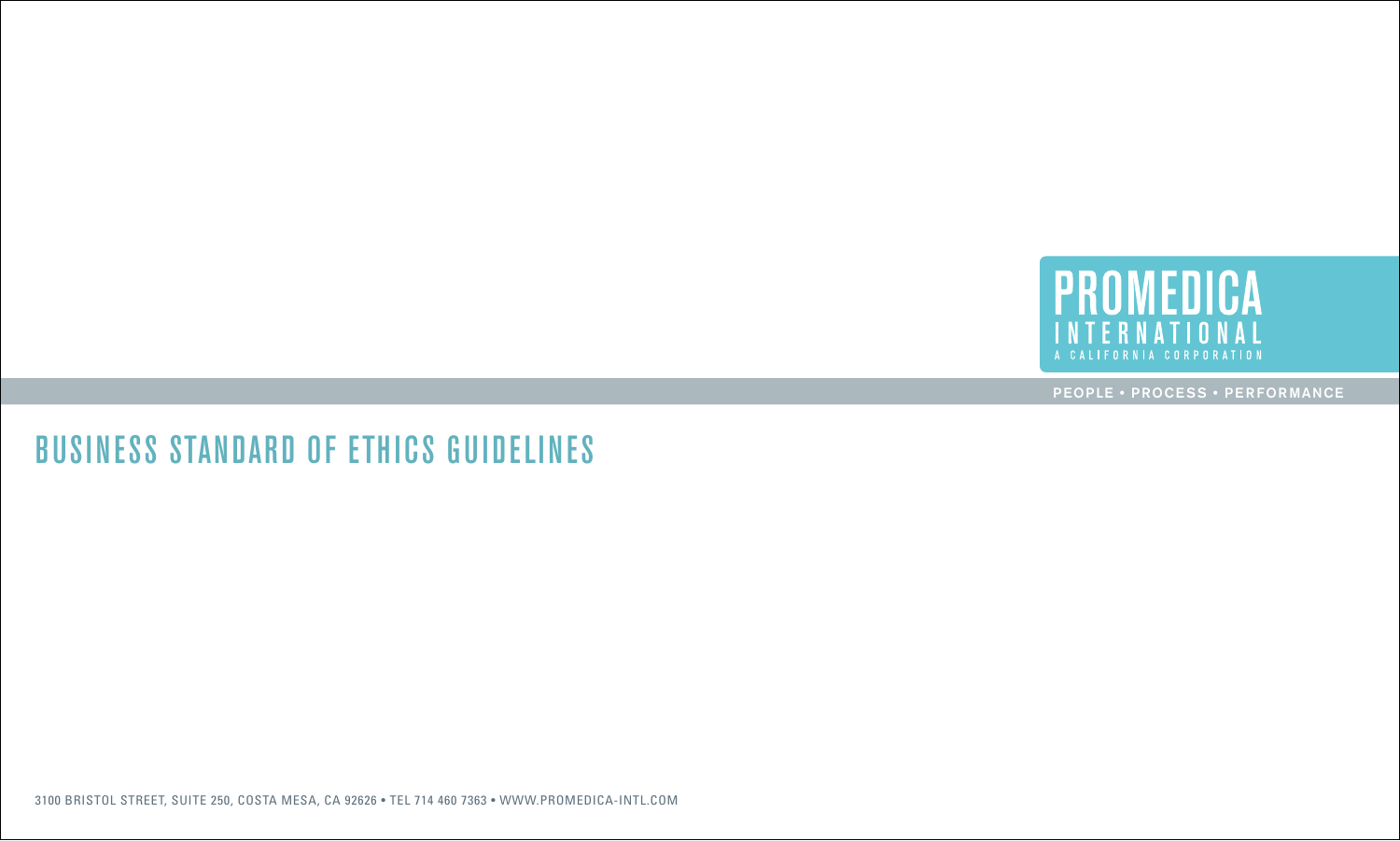### TABLE OF CONTENTS

| Resources and Information                                          |
|--------------------------------------------------------------------|
|                                                                    |
| <b>Conflicts of Interest</b>                                       |
| Acceptance and Giving of Gifts                                     |
| <b>Honesty and Candor</b>                                          |
| <b>Insider Information and Securities Trading</b>                  |
| <b>Financial Records</b>                                           |
| Compliance with Applicable Laws, Regulations and Quality Standards |
| <b>Open Communication and Reporting</b>                            |
| <b>Fair Competition and Anit-trust Law</b>                         |
|                                                                    |
| <b>Confidential Information</b>                                    |
| <b>Intellectual Property</b>                                       |
| <b>Privacy of Sensitive Health and Employment Information</b>      |

| <b>Equal Employment Opportunities</b>          |
|------------------------------------------------|
| <b>Unlawful Harassment</b>                     |
| <b>Employee Health and Safety</b>              |
| <b>Drug Free Workplace</b>                     |
|                                                |
| Individual Political Participation             |
| <b>Government Contracts</b>                    |
| <b>Working with Governmental Organizations</b> |
|                                                |
|                                                |
|                                                |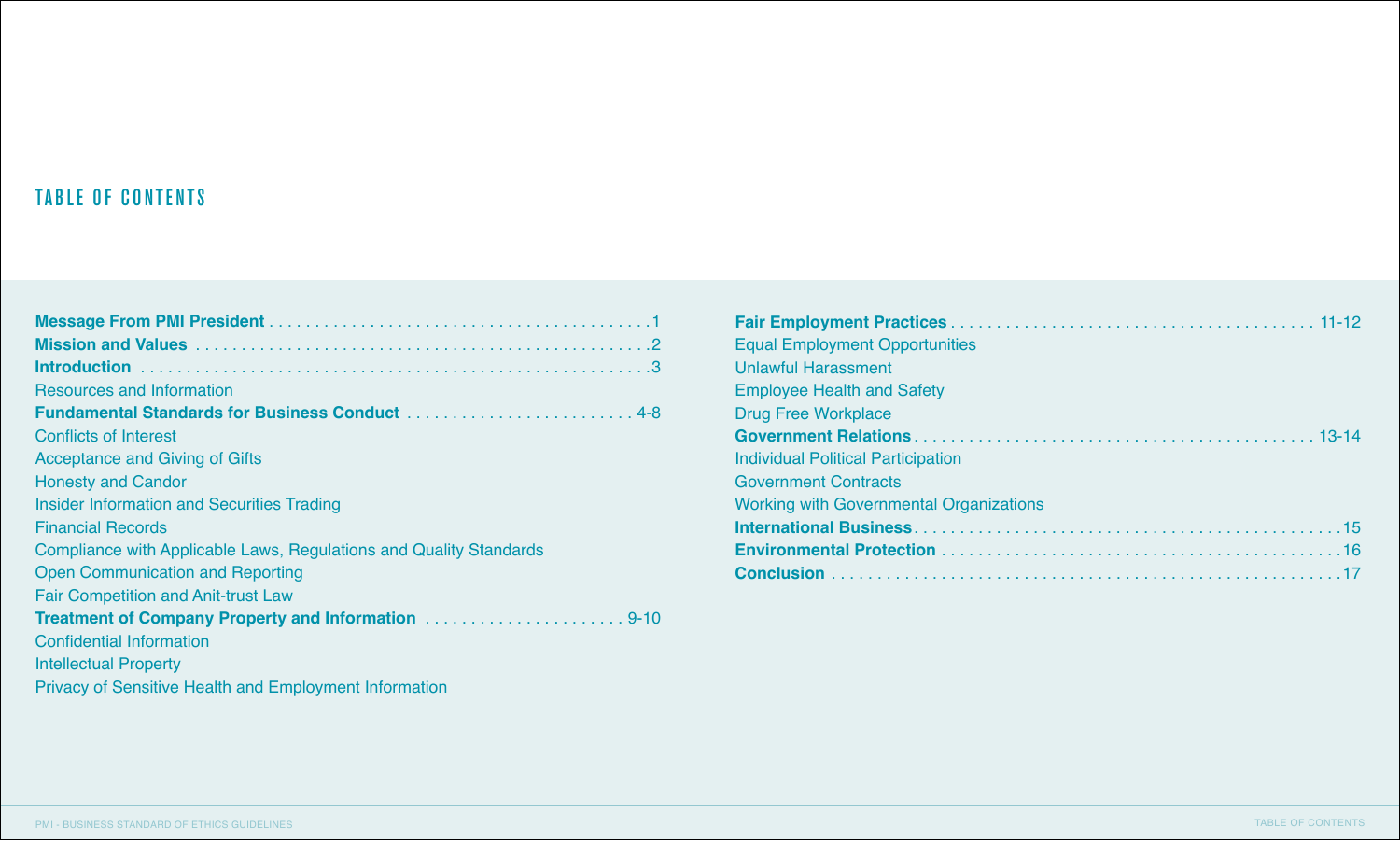### Dear Colleague,

Welcome to the PMI guidance document summarizing our business practices. We view the work we do in medical research as making a positive contribution to humanity, we take this contribution seriously and have for over two and a half decades of service to the medical community.

As we strive for excellence with continual improvement to the quality of service we provide, we set expectations for ourselves with values of customer orientation, respect, communication, integrity, responsibility and balance. We rely on and expect each person, both employee and contractor, to understand and embrace these values and guidelines in conducting their PMI business on behalf of PMI.

We are proud of who we are and what we do at PMI. We are aware that we are only as good as each person and that what we do as individuals both reflects on everyone at PMI and impacts our good reputation. Thank you for your ongoing efforts in aligning your behavior to the standards contained in this important document.

Sincerely,

Shannon Stoddard President Promedica International

## **MESSAGE FROM PMI PRESIDENT**

I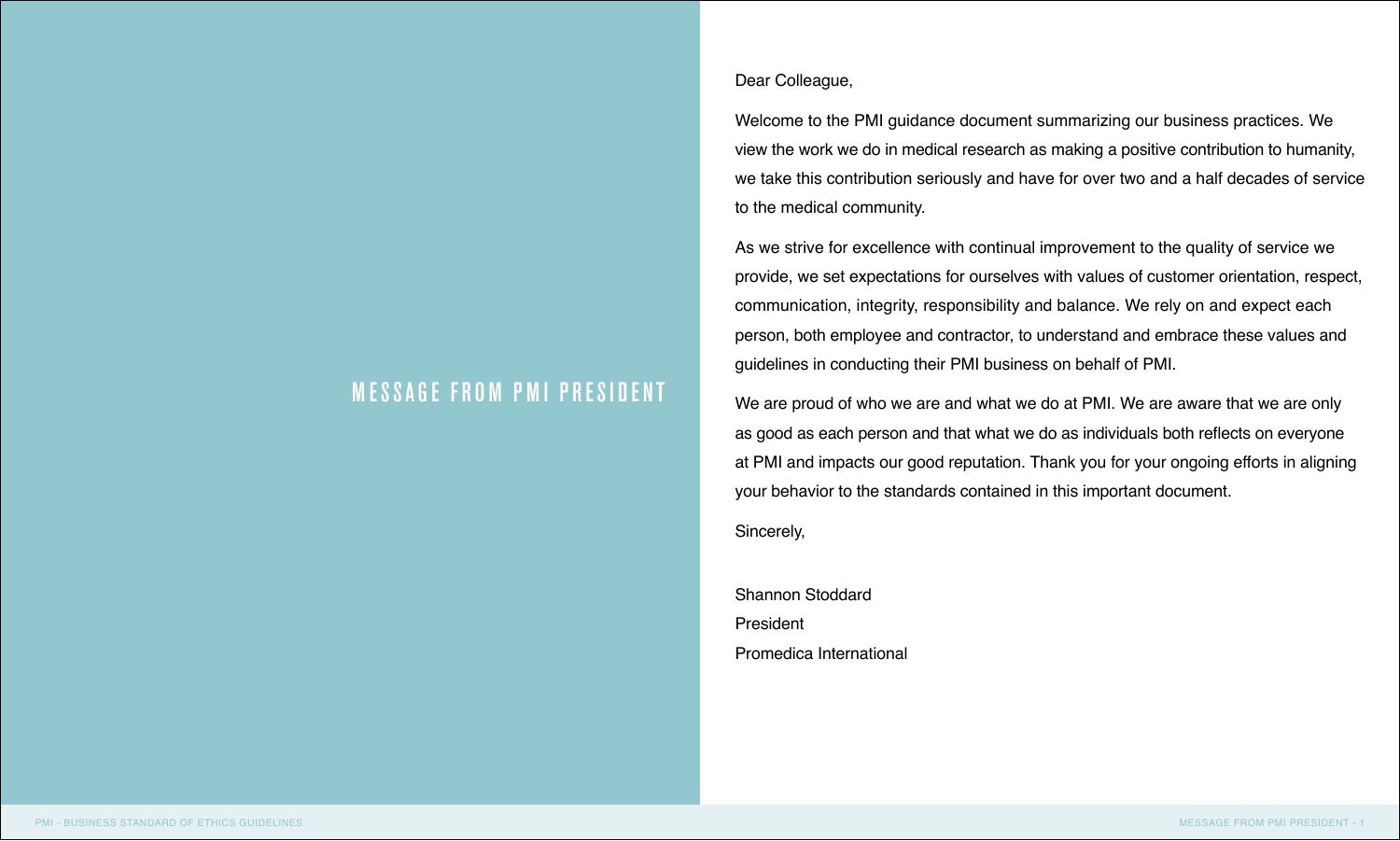At PMI our mission and values are woven into the fabric of our company, providing the foundation for how we work, how we run our business, how we treat our clients and each other. Each person, whether staff or contractor, reflects and supports these values in everything he or she does.

#### **Our Mission**

To provide excellence in clinical trial management and associated regulatory services in order to promote increased knowledge of disease or injury management and to enhance the health care experiences and outcomes for patients and providers.

### **Our Values**

**Client Focused:** We strive to collaborate with our clients to help them conduct successful projects. We take our clients' time and budget seriously. As a service organization, our client's success is our success.

**Respect:** We strive to treat our clients and each other as we wish to be treated, and strive to fix systems, not people.

**Communication:** We strive to allow ourselves and others to communicate professionally, openly and without fear of reprisal.

**Integrity:** We strive to perform project activities and conduct business in an ethical and quality manner.

**Continuous Improvement:** We strive to review processes critically and constructively on an ongoing basis. Each person at PMI is encouraged to participate in education programs to stay current in the field.

**Responsibility:** We strive to do what we say we are going to do, when we say we will do it. We hold ourselves accountable for meeting our commitments and take ownership of the results.

**Balance:** We strive to create a positive balance between our personal and professional lives for the betterment of both.

### OUR MISSION AND VALUES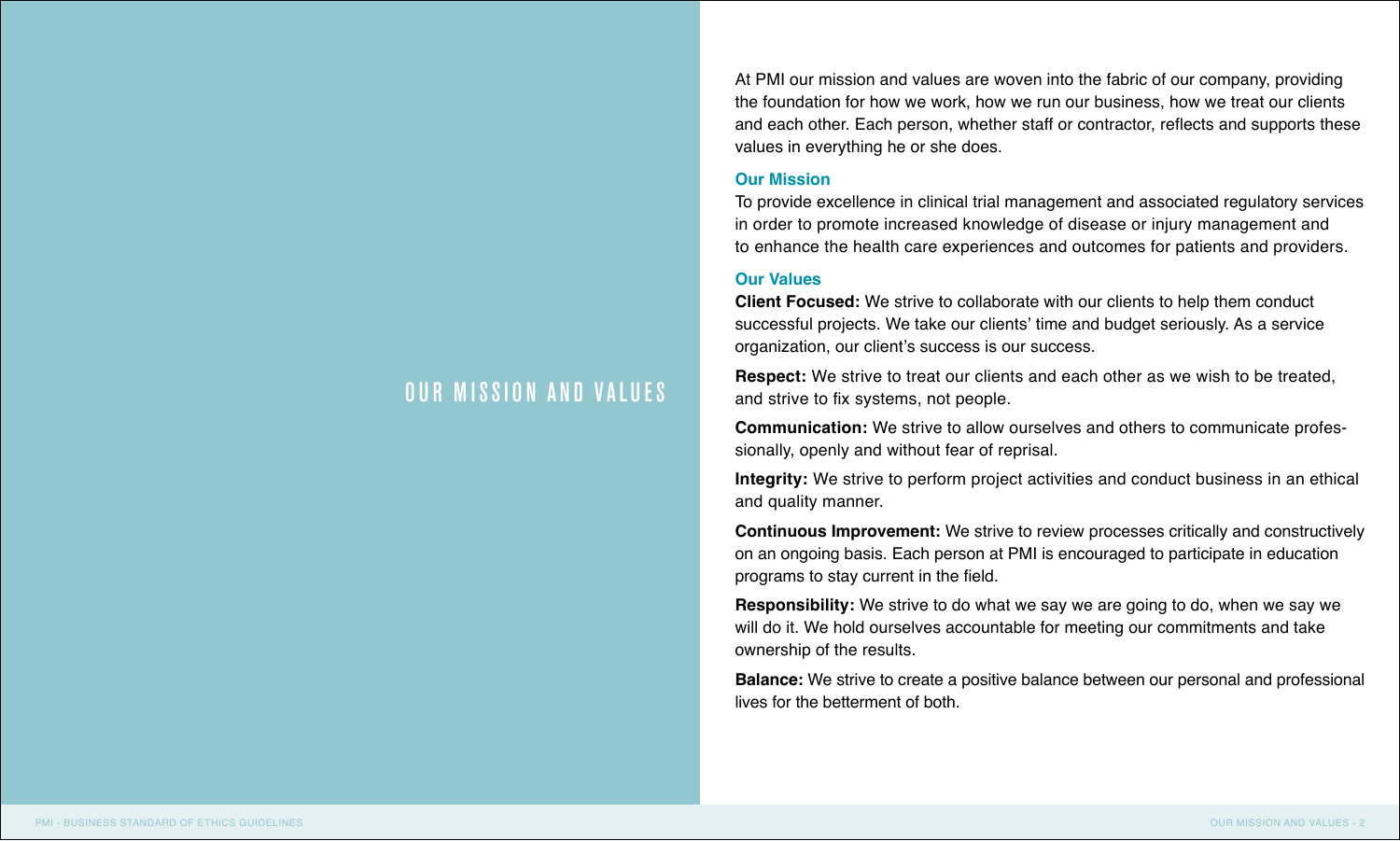The reason for compiling this summary of information from our various PMI policy documents is to assist employees and contractors with understanding appropriate and expected standards of ethical business behavior. Although this summary can not address every situation you may encounter, it does provide a direction for quality judgment and daily decision-making which ultimately requires your personal integrity and ownership.

Upon completion of this guide you should be expected to:

- $\blacksquare$  Understand the mission and values of PMI
- $\blacksquare$  Know who to contact with your questions
- $\blacksquare$  Follow professional and ethical conduct
- $n$  Determine lawful and unlawful behavior

This document is not considered a contract of employment, nor is it intended as a contract to a third party. This document is a summary and not meant to replace other more comprehensive PMI policy documents including, but not limited to, PMI's Employee Handbook, Employment Contracts, Client Contracts, Safety Policy, Harassment Policy, and Contractor Manual. Should there be a discrepancy in content between this document and any such policy document, the more rigorous provision applies.

#### **Resources and Information**

Should you wish additional information or clarification regarding the contents of the PMI Business Standard of Ethics Guidelines, we encourage you to contact your manager and or PMI Ethics Committee.

You may bring any concerns about inappropriate behavior in violation of the standards in this document to the Company's attention at any time by reporting your concern to your manager and/or PMI Ethics Committee. Your communication will be treated respectfully and confidentially in the extent appropriate to the law. PMI will initiate an investigation and take appropriate corrective action should this be necessary. Any intentional false statements are subject to discipline.

PMI Ethics Committee contact number 714-460-7363 ext. 17

### INTRODUCTION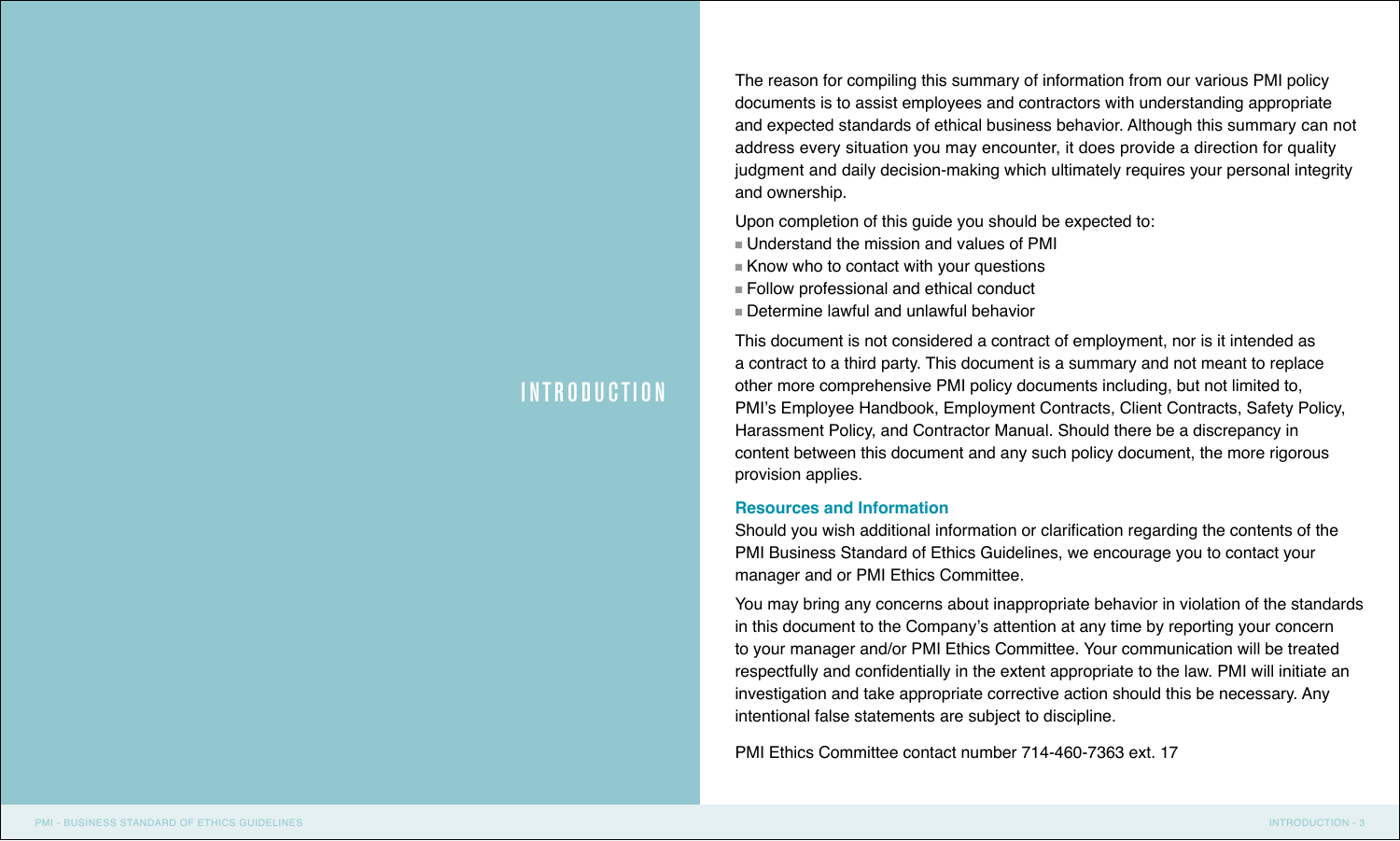### OUR FUNDAMENTAL STANDARDS FOR BUSINESS CONDUCT

At PMI, we are proud of the job we do and of the direct contribution we make to others through our services. But beyond the services PMI provides to our clients, we feel strongly that our integrity is the most important aspect of our work. PMI's Business Ethics Policy Examples provide detailed case studies and analyses meant to help PMI employees and consultants understand the application of these guidelines to their daily activities. Each PMI manager, employee and consultant has a responsibility to understand each of these guidelines, and to apply them to daily decisions and behaviors in conducting PMI's business. We are committed to conducting business with fairness and honesty, and we expect each PMI employee and consultant to become familiar with and abide by the following standards:

#### **Conflicts of Interest**

PMI expects its employees and consultants to use good judgment, to adhere to high ethical standards, and to avoid situations which create an actual or potential conflict of interest between their personal interests and the interests of PMI or its clients. PMI's Business Ethics Policy Guidelines restrict PMI employees from participating in activities which could conflict with their job responsibilities. As explained in our Consultant's Manual, PMI consultants are asked to disclose any potential conflicts of interest before beginning work on any project. PMI is forthright in disclosing potential conflicts with competing products to both existing and prospective clients. We have historically serviced competing products by organizing separate project teams to allow services to proceed in a professional manner.

A conflict of interest may exist when an employee's or consultant's loyalties or obligations are divided between PMI's interests and his or her own interests, or those of another. Whether a conflict is actual or potential, it must be disclosed and properly handled. Even the appearance of a conflict of interest should be avoided. Employees and consultants unsure whether a certain transaction, activity or relationship constitutes a conflict of interest should discuss the situation with the PMI Fthics Committee.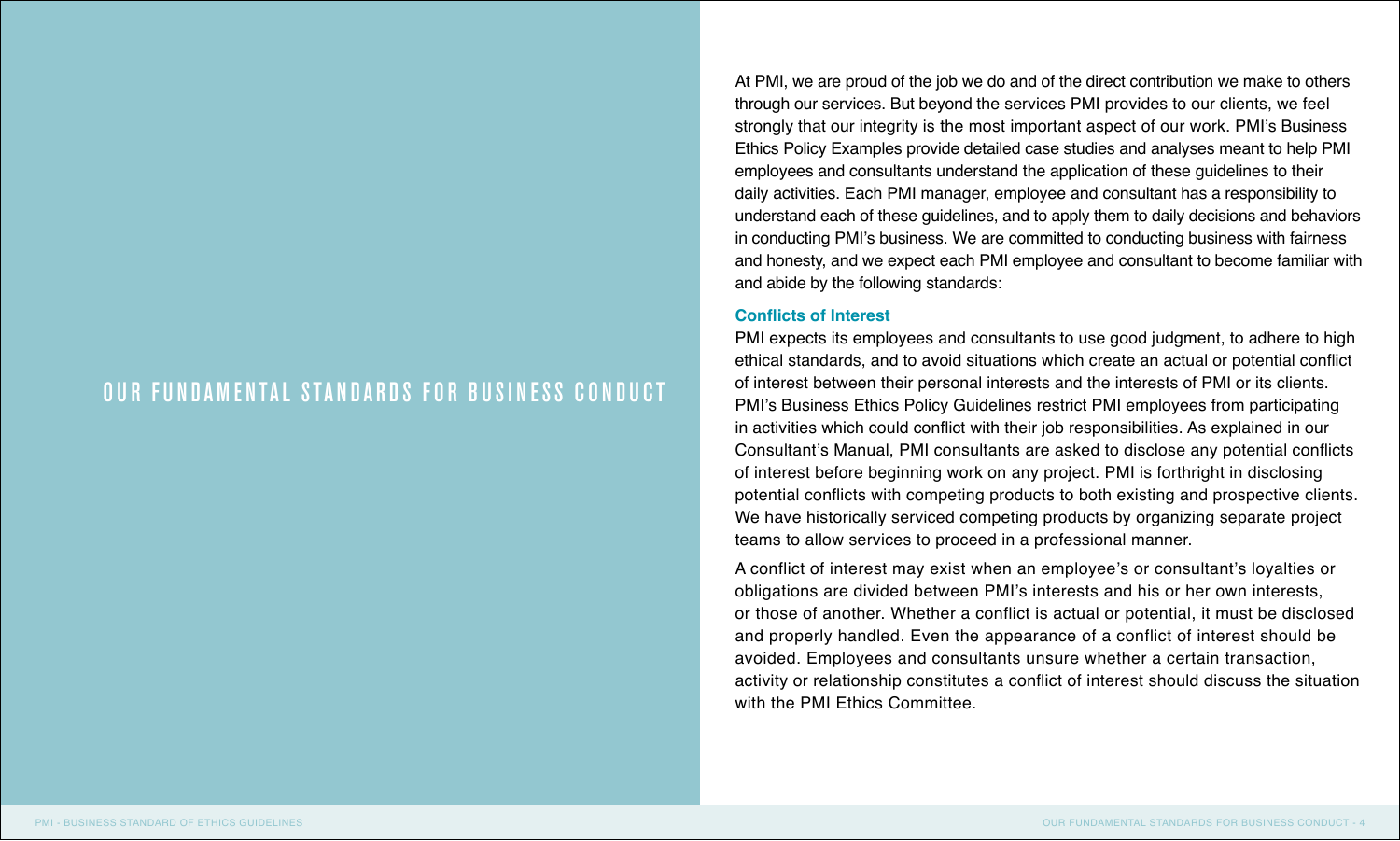While it is not feasible to describe all possible conflicts of interest that could develop, some of the more common conflicts of interest that employees and consultants should avoid include the following:

- $\blacksquare$  PMI discourages outside employment for its full-time employees to protect standards of job performance expected. Any outside employment which creates an actual or potential conflict of interest, or affects employee performance or productivity while working for PMI will not be permitted. Outside employment for a competitor, or engaging in self-employment in competition with the Company violates an employee's duty of loyalty to the Company and is also prohibited. The nature of your outside employment must be disclosed and discussed with your manager to provide that no conflict of interest is raised. PMI's policy on outside employment for its employees is detailed in the Employee Handbook.
- <sup>n</sup> Maintaining a direct or indirect financial interest in, or relationship with a competitor, client, or supplier is prohibited, except that ownership of less than two percent (2%) of the publicly traded stock of a corporation will not be considered a conflict. Using Company property or labor for personal benefit, or acquiring any interest in property or assets of any kind for the purpose of sale or lease to PMI, are also prohibited.

#### **Acceptance and Giving of Gifts**

It is improper to accept a gratuity or gift from a client of PMI, as acceptance may create at least the appearance of a conflict of interest. As explained in PMI's Employee Handbook, PMI employees may not accept gratuities on a personal basis from a client, supplier, or representative of a client or supplier, either in conjunction with negotiating business for PMI, or in securing or appearing to secure preferential treatment for themselves. If gratuities are offered and accepted on a corporate basis, they must be turned over to PMI for overall company benefit. A gratuity is defined as anything of value. Expenses for meals or frequent flyer mileage are not within the definition of gratuities for purposes of PMI's policy. Invitations extended by a client or supplier to participate in any program or activity, such as a party, should be referred to a manager for review.

Gifts or gratuities offered to clients or vendors by PMI employees or consultants, such as meals, refreshments, entertainment and other customary business courtesies must be of nominal value only, and are subject to a PMI manager's approval. PMI employees and consultants must be certain that the offer or provision of a gift or gratuity does not violate any law, regulation, or ethical standard of conduct in effect within the other party's organization. In particular, PMI employees should refrain from offering gifts or gratuities to U.S. or foreign government officials, as such gifts may be restricted by U.S. federal ethics regulations, the Foreign Corrupt Practices Act, or otherwise regulated by foreign laws.

Attempting to influence the purchase of PMI's services, or to obtain special favors by making payments or giving other consideration to clients or others is also prohibited. This type of conduct may amount to bribery, and is expressly prohibited by laws which govern health care services. So-called "kickbacks"—where the seller of a product or service returns some of the purchase price to the buyer as an inducement to make future purchases—are also prohibited by applicable laws which are intended to prevent financial influences from becoming a factor in a physician's decision about health care products or services that will be recommended to patients. Because of the sensitivity of these matters, even the appearance of influence must be avoided, and for this reason, PMI employees and consultants are required to refrain from offering, giving, asking for or receiving a gratuity in connection with an agreement by any other person or entity to purchase or recommend any medical device, biotech or pharmaceutical product. Conduct which a PMI employee or consultant believes may violate these rules should be immediately referred to a PMI manager or to the PMI Ethics Committee.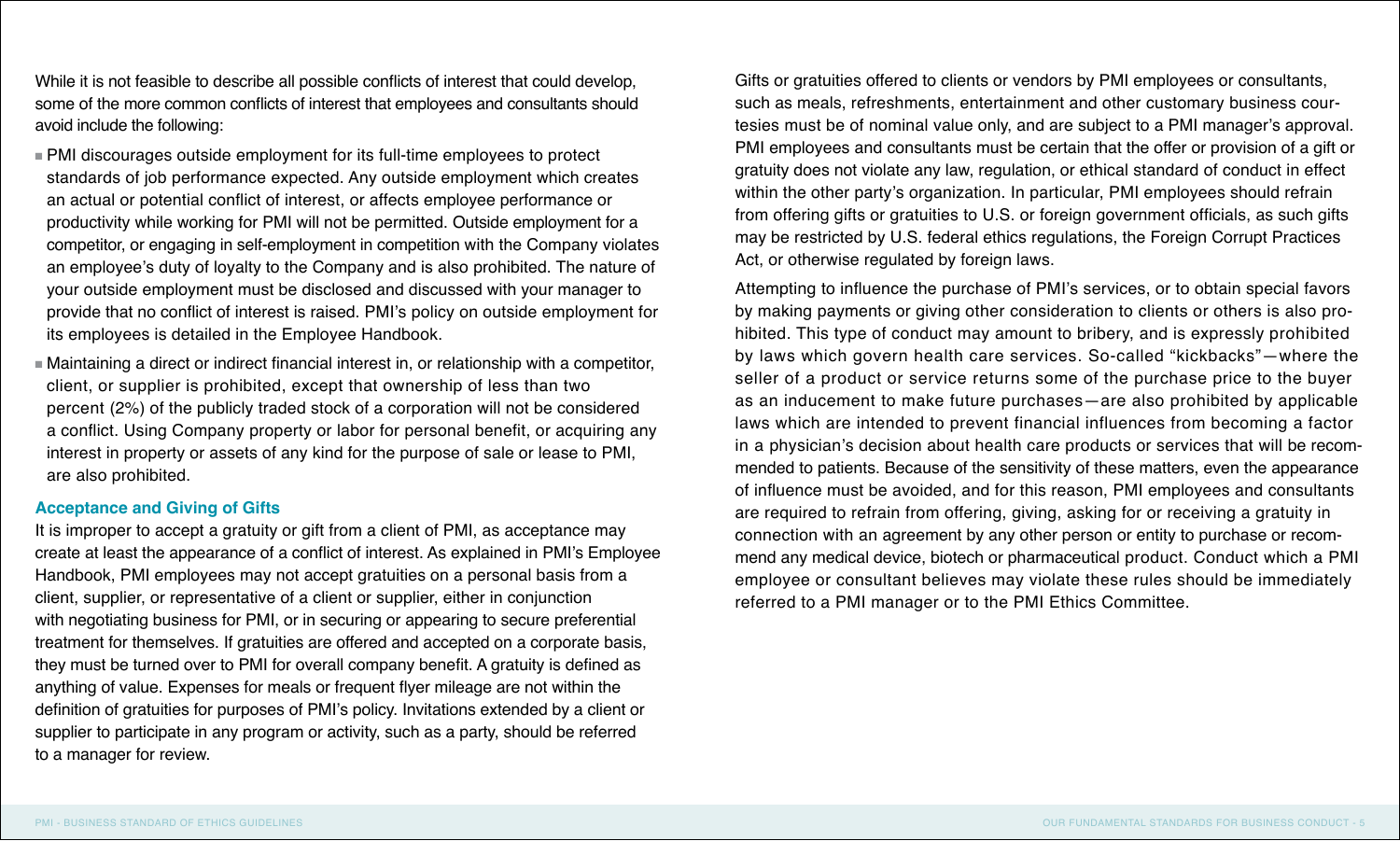### **Honesty and Candor**

Truthfulness and the absence of deception or fraud are expected from each employee. PMI employees and consultants will make true and accurate statements and representations in Company records, or in statements made to government agencies, suppliers, clients, physicians, patients, and the general public. Documents created for business communication shall reflect the facts of a situation and not contain inappropriate language or derogatory comments. No PMI employee or consultant shall make false claim for reimbursement, make false statement, or engage in alteration of documents or records related to PMI's business or services.

### **Insider Information and Securities Trading**

To comply with applicable securities laws governing trading in the securities of any company while in the possession of material nonpublic, or "insider" information concerning that company, and to prevent the appearance of improper "tipping" of third parties or the disclosure of material nonpublic information to outsiders, PMI employees and consultants must not use material nonpublic information gained through their PMI employment or engagement to trade, or suggest to others that they should trade, in the securities of any company about which the PMI employee or consultant possesses "inside" information which has not been made public.

Information may be considered "material" if it could reasonably affect another investor's decision about whether or not to trade in that stock, or could affect that stock's price. Even if the information is obtained legitimately, it cannot be used either during or after employment or engagement as a consultant with PMI for impermissible "inside" trading. Knowledge about the effectiveness or ineffectiveness of a device or drug which is the subject of a clinical trial conducted by PMI, for example, must never be used as the basis for trading in that client's stock until such information has been made public. Criminal prosecution can result from the use of material nonpublic information to trade in securities, or to suggest to others that they should do so.

#### **Financial Records**

Employees are expected to keep honest and accurate financial records, and have an obligation that financial records accurately reflect transactions. PMI's financial records will conform to generally accepted accounting principles. No PMI employee may knowingly make any false or misleading statement or entry in any Company financial record, or mislead or seek to influence anyone auditing such records. PMI will fully and accurately disclose its financial condition as required by applicable laws or regulations in dealings with governmental agencies.

The duty to maintain true and accurate records goes beyond formal Company financial records and also includes general business records such as time sheets and expense reimbursement forms. Reports and records created or completed by PMI employees and consultants must be true and accurate, and completed in a timely and businesslike fashion. False or misleading entries are unacceptable, no matter what the nature of the record. Any PMI employee or consultant who becomes aware of any improper transaction or accounting practice should report the matter promptly to the PMI Ethics Committee. PMI will not tolerate retaliation against anyone who discloses an improper financial reporting practice in good faith.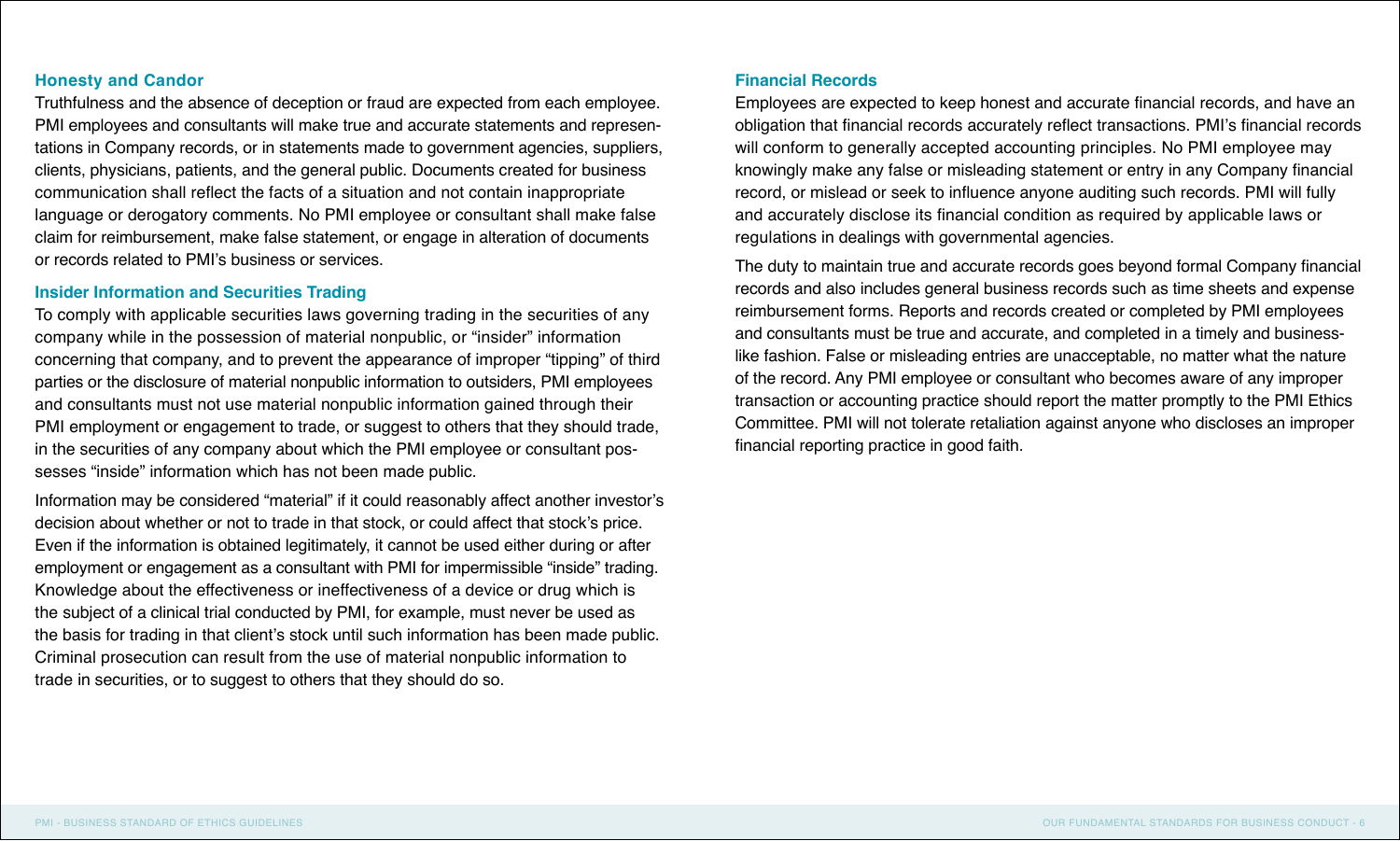### **Compliance with Applicable Laws, Regulations and Quality Standards**

PMI's services may be governed by a variety of laws and regulations with application to the development and testing of medical devices, biotechnology and pharmaceutical products. PMI takes its public health responsibilities seriously, and is committed to quality service to the medical community. PMI employees and consultants will strive to comply with laws, regulations and standards of conduct which apply to the Company or to its services in jurisdictions where PMI does business. Should PMI's competitors violate the law and unfairly gain competitive advantage by doing so, this does not mean that PMI's employees are authorized to engage in similar actions.

PMI shall adhere to quality standards applicable to our industry, including Good Clinical Practice Standards for clinical studies involving human volunteers, and handling of regulated materials used in clinical trials. PMI is organized to facilitate Quality Management System objectives and uses the project leader and team configuration to provide the quality service essential for our clients. Each project leader is responsible for the team and the project, and serves as PMI's primary client contact. Depending on project requirements, teams may be comprised of a blended staff of PMI employees and qualified contractors located inside and outside the United States.

PMI is committed to maintaining and updating the knowledge of its employees and consultants. We subscribe to a number of industry-related educational publications and receive electronic updates concerning newly-issued FDA publications. PMI staff is involved in medical and clinical/regulatory education meetings. PMI employees and consultants belong to various professional organizations, such as Regulatory Affairs Professionals Society (RAPS), Association for Clinical Research Professionals (ACRP), Drug Information Association (DIA) and Orange County Regulatory Affairs Discussion Group (OCRA).

PMI maintains its own written Service Realization Standard Operating Procedures (SOPs) as part of our ISO-Certified Quality Management System. Projects are managed through Project Plans. Dependent on project Scope of Work each plan references specific SOPs and the project is managed to these SOPs. It is our policy that PMI and the client review and approve plans and SOPs at project initiation, and on an ongoing basis thereafter. PMI places the highest importance on the quality of our work. As described above, we are structured around a QMS concept. Our staff is trained on each study protocol and reviews are incorporated into data gathering, data entry, and data compilation activities. Clients are encouraged to participate in PMI's training and to audit our work regularly. PMI may perform internal quality assurance audits of projects underway.

### **Open Communication and Reporting**

PMI managers are expected to maintain a work environment which encourages open communication about ethics problems or situations that PMI employees or consultants may encounter. An employee may submit a good faith complaint regarding accounting or auditing matters to the Company without fear of dismissal or retaliation of any kind. PMI is committed to achieving compliance with applicable securities laws and regulations, accounting standards, accounting controls and audit practices.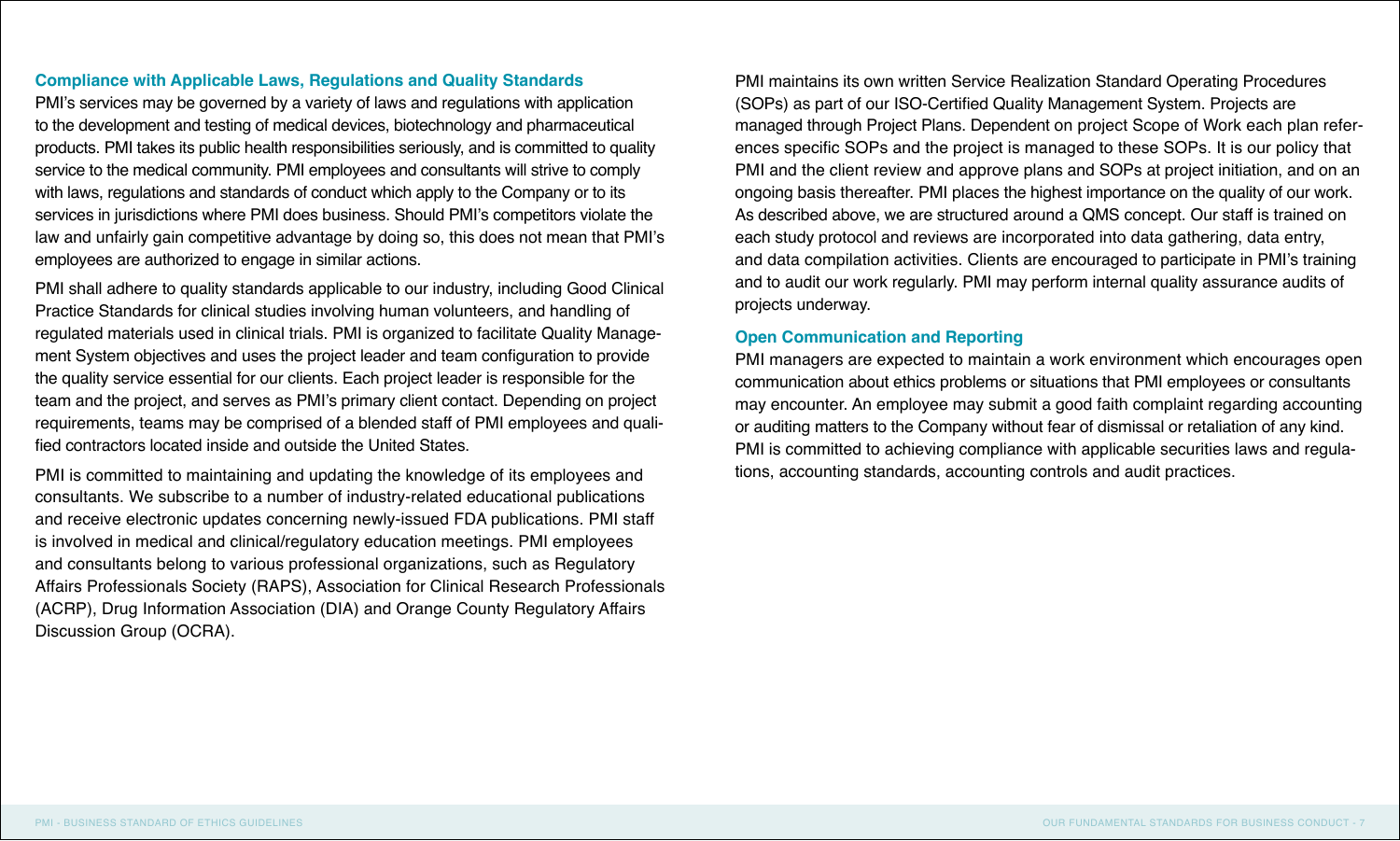### **Fair Competition and Antitrust Law Compliance**

Antitrust laws are designed to protect the free enterprise system by requiring companies to engage in competition with one another based on the merits of their own products and services, rather than combining to act in ways which unlawfully restrain free competition. PMI will compete vigorously for our clients' business, but will do so in accordance with PMI's policy to comply with the letter and the spirit of laws governing fair competition.

Violation of antitrust laws can lead to government investigations by the Federal Trade Commission, and can result in severe civil and criminal penalties. Even when antitrust investigations or cases are without merit, they are time consuming and expensive. For these reasons, it is important that PMI employees and consultants strive to avoid even the appearance of violations.

Certain kinds of actions violate antitrust law, regardless of whether they have any actual effect on competition. These "per se" violations include:

- <sup>n</sup> Price Fixing: Agreements with competitors to raise, lower or stabilize prices, or to follow a certain price formula, discounts or credit terms.
- <sup>n</sup> Market Allocation: Agreements among competitors about territories in which they will each sell, products that they will sell, or customers to whom they will sell.
- <sup>n</sup> Boycotts and Refusals to Deal: Agreements among competitors not to do business with certain other parties.

Some other kinds of actions which do not involve agreements among competitors may violate antitrust laws, even if they are not "per se" violations. These areas of concern include:

- $\blacksquare$  Monopolies: Actual or attempted monopolization of the market for any product or service in any geographic area of the country, where a firm has gained the power to control prices or exclude competition.
- <sup>n</sup> Reciprocity: Purchasing or agreeing to purchase products or services only on the condition that the seller purchase the buyer's products or services.
- <sup>n</sup> Exclusive Dealing: Selling or buying a product on the condition that no competitor is allowed to do so.
- <sup>n</sup> "Tying": Conditioning the sale of a product on the client's agreement to also purchase another product or service of a different type.
- <sup>n</sup> Price Discrimination: Selling the same products or services at different prices or under different terms to separate competing clients, or accepting special treatment from suppliers, where the pricing differences are not justified on some objective basis.

The U.S. Federal Trade Commission and some state laws prohibit a range of unfair and deceptive business practices, which may include some of the practices listed above, but can also include unfair or deceptive advertising claims, unfair competition, and other unfair business practices. By conducting themselves with integrity, and by bringing any concerns with any issues raised by fair competition and antitrust laws immediately to the attention of the PMI Ethics Committee, employees will help PMI's compliance objectives in this complex area of the law.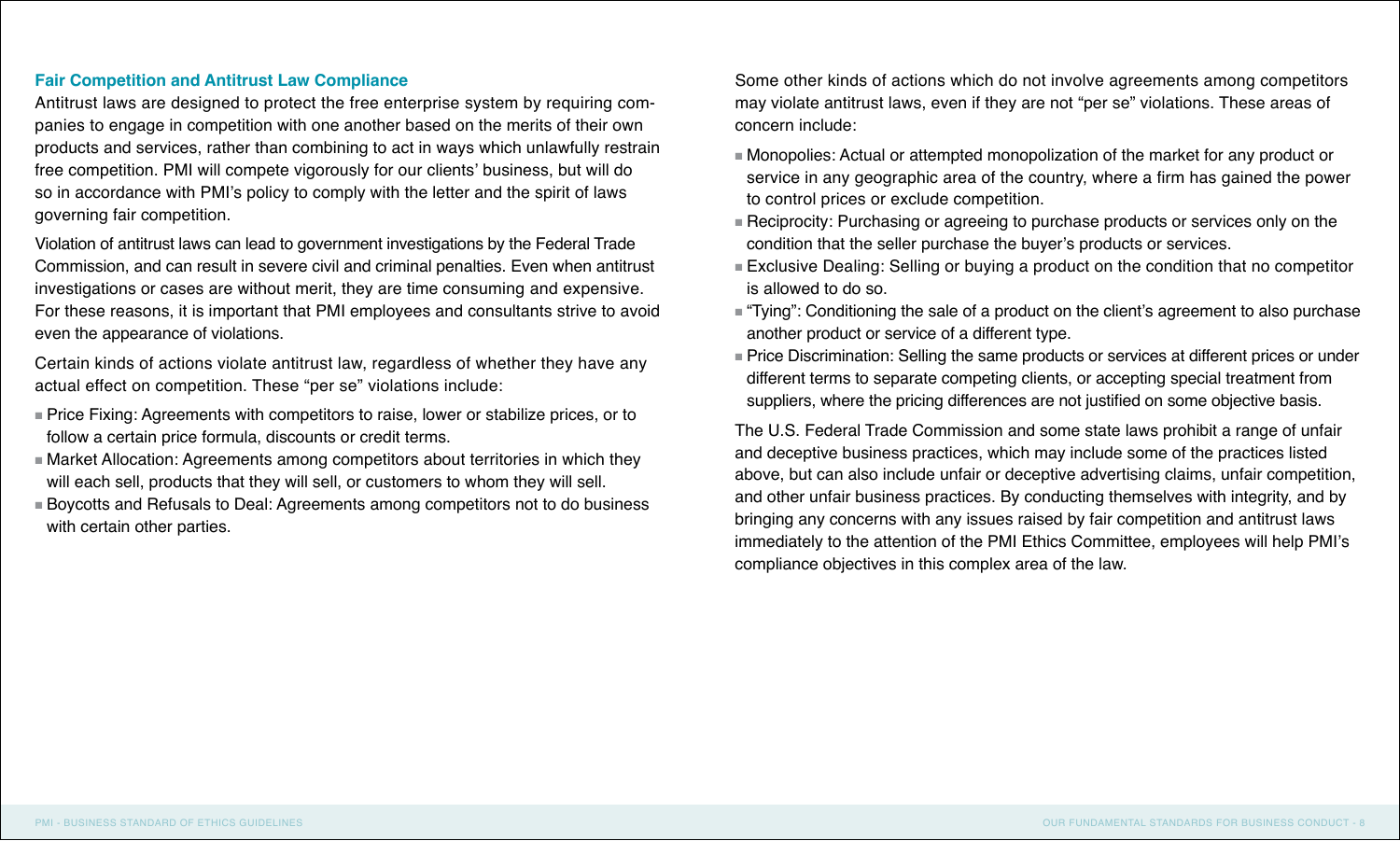### TREATMENT OF COMPANY PROPERTY AND INFORMATION

### **Confidential Information**

Matters concerning PMI and its business operations are proprietary and confidential information, along with any other PMI or client information not generally known to the public or within our industry. Confidential information may include "trade secrets," information not known to the public that may give a company an advantage over its competitors and is subject to reasonable efforts to maintain its secrecy. Confidential information remains the property of PMI or its clients and may only be used or disclosed as necessary for the operation of our business. Likewise, PMI does not solicit confidential business information from its employees or consultants regarding any other company. PMI does not and will not authorize its employees to disclose or otherwise make impermissible use of confidential business information obtained by means of an employee's or consultant's former employment or association with any company other than PMI.

PMI employees and consultants are expected not to use confidential information for their own personal gain. Confidential information about the Company or any of its clients may not be disclosed to any unauthorized party for any reason. PMI is very sensitive to the issue of trade secrets protection and to the security of other confidential and proprietary information of both the Company and third parties. PMI employment agreements and consulting contracts obligate PMI employees and consultants to preserve the confidentiality of sensitive information related to the Company and its client projects. PMI's client agreements also require PMI not to divulge proprietary or confidential information or other materials provided to PMI by its clients.

PMI's Technology Resources Use Policy, contained in our Employee Handbook, expressly forbids unauthorized disclosure of confidential information through e-mail messages and attachments, voice mail, or Internet systems and attachments. PMI employees and consultants are expected to use good judgment and to adhere to the highest ethical standards when handling confidential information on the Company's technology resources. Confidential information should not be accessed through PMI's technology resources in the presence of unauthorized individuals, and e-mail addresses should be verified before transmitting any message. Similarly, confidential information should not be left visible or unattended.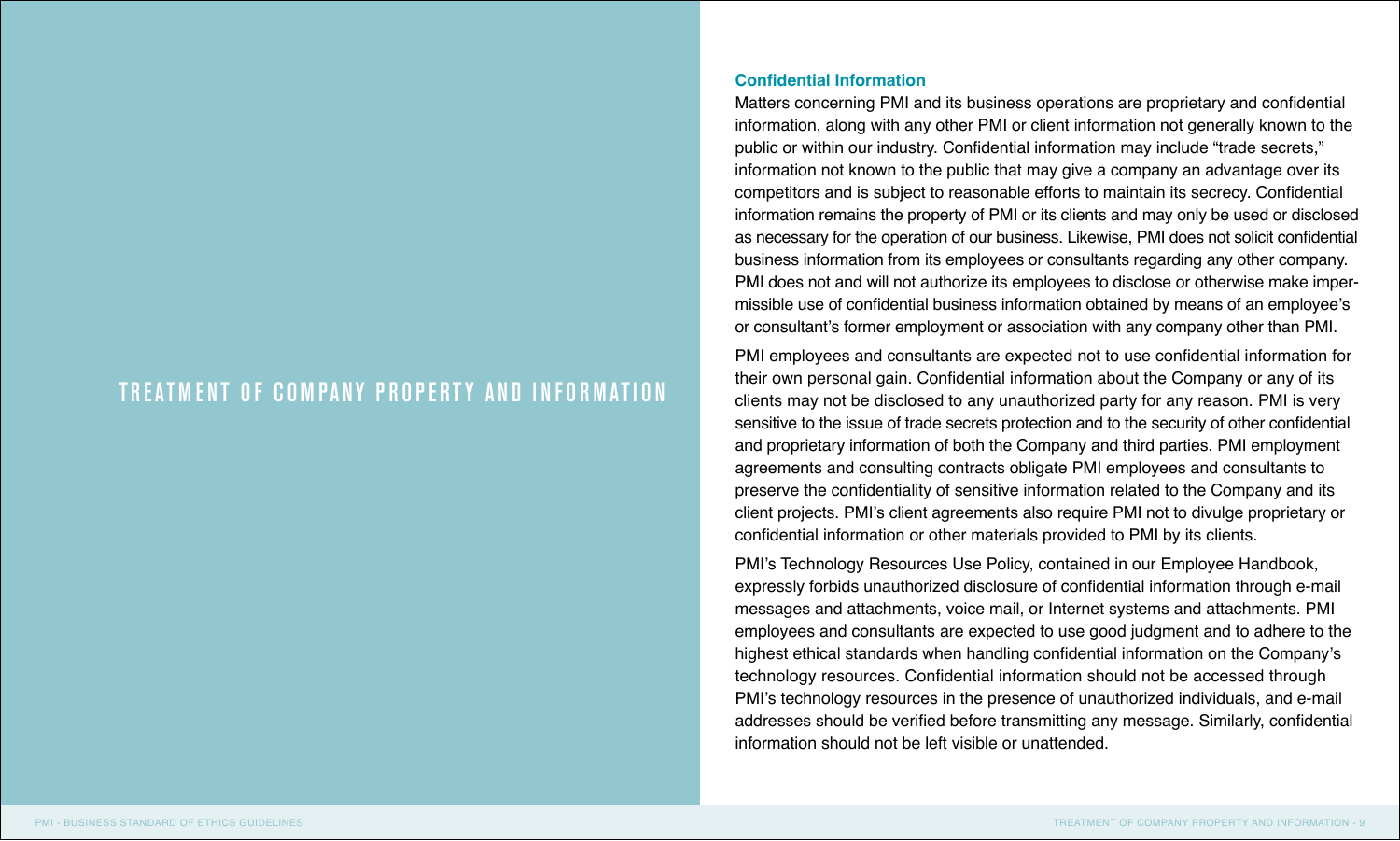PMI employees and consultants share responsibility for proper security maintenance of confidential information. Company matters of any sort are not to be discussed with any person who is not a current employee or consultant of PMI. Caution should be exercised in discussing Company business with others in public areas. Information about PMI's clients or projects should not be divulged to anyone other than persons who have a right to know, or who are authorized to receive such information. When in doubt as to whether certain information is or is not confidential, you should not disclose it without first clearly establishing that such disclosure has been authorized by appropriate management. This basic policy of discretion and caution extends to both external and internal disclosure.

### **Intellectual Property**

PMI shall comply with applicable laws protecting information which is subject to protection as "intellectual property." Intellectual property may include information which qualifies as a "trade secret," as well as information which is subject to the protection of copyright, trademark or patent laws. PMI's intellectual property is an important asset of the Company, and we will fully exercise our legal right to protect it. We will also comply with the legal rights of others, and will exercise caution not to infringe or interfere with the intellectual property rights of any other party.

In furtherance of these objectives, PMI employees and consultants acknowledge that intellectual property developed by them in the course of their employment or engagement with PMI remains the property of PMI, and execute an Agreement for the Protection of Confidential Information and Intellectual Property. PMI employees and consultants also protect the intellectual property rights of clients and others by refraining from the unauthorized copying or distribution of copyrighted materials, proper use of trademarks, and awareness of and compliance with patent protections. Questions about any issues involving the protection of intellectual property should be brought to the attention of the PMI Ethics Committee.

### **Privacy of Sensitive Health and Employment Information**

Execution of confidentiality agreements with our clients is standard policy for our services. We initiate these agreements because of the sensitivity of our work with patient data and product performance. It would be difficult to place too much emphasis on the importance we attach to maintaining confidentiality with PMI and client material and project information. Information which is "individually identifiable" must be protected whenever it is encountered in the course of performing duties for PMI.

Individually identifiable health information relating to a study subject's medical condition or history, treatment, or prescription use may be available to PMI employees and consultants in the course of performing their duties. Likewise, individually identifiable information about a subject, such as a subject's Social Security number may be part of a health record handled by a PMI employee or consultant. Various federal and state laws protect the privacy and confidentiality of such information, and PMI employees and consultants are required to observe the legal guidelines and internal SOPs or other procedures provided to maintain such privacy.

Similarly, the privacy of employment-related information about PMI employees, including individually identifying information such as Social Security numbers, personnel file and other personal information related to employment, is also protected by law. PMI employees and consultants are required to refer any requests for employment information to the PMI manager responsible for Human Resources.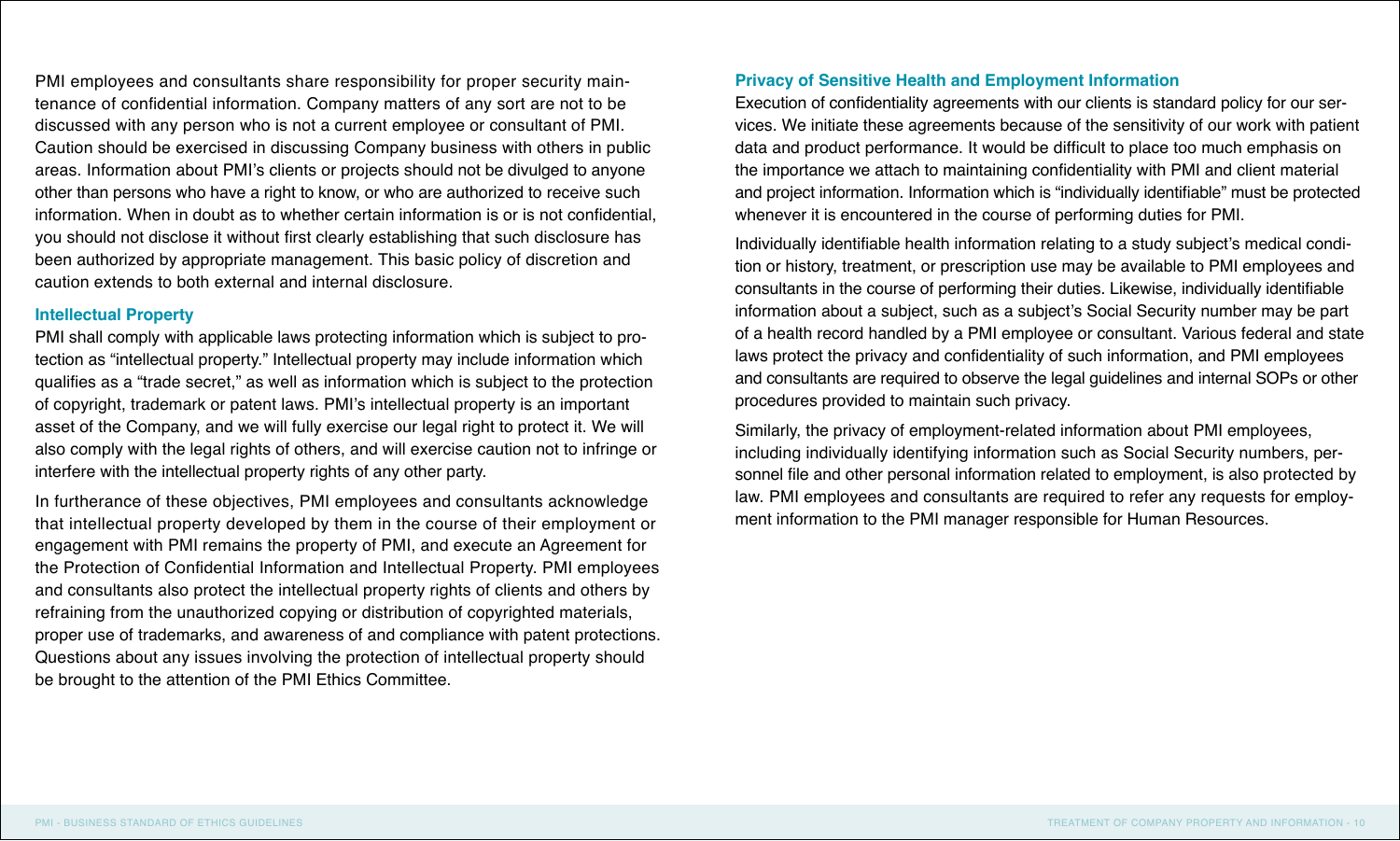### FAIR EMPLOYMENT PRACTICES

### **Equal Employment Opportunity**

As explained in greater detail in our Employee Handbook, it has been and will continue to be PMI's policy not to discriminate against any applicant or employee because of race, color, religion, sex, sexual orientation, national origin, ancestry, citizenship status, marital status, pregnancy, age, medical condition, mental or physical handicap or disability, status as a veteran, family care status, or any other basis protected by state or federal laws. As an employer, PMI also makes reasonable accommodations for disabled employees in accordance with applicable laws. Our policy extends to every phase of the employment process including: recruiting, hiring, training, discipline, compensation, benefits, transfers, layoffs, recalls and Company-sponsored educational, social and recreational programs and events. Employment and promotion decisions are to be made on the basis of job-related criteria, and decisions are to be made so as to further the principle of equal employment opportunity.

#### **Unlawful Harassment**

PMI is likewise committed to providing a work environment free of unlawful discrimination and harassment. In keeping with this commitment, PMI maintains a strict policy prohibiting unlawful harassment, including sexual harassment, and in accordance with applicable law, will not tolerate unlawful harassment on the basis of an employee's membership in, perceived membership in, or association with someone belonging to, any legally protected class. This policy applies to Company personnel, including officers, managers, supervisors and non-supervisory employees, as well as to PMI consultants, and is outlined in greater detail in both our Employee Handbook and our Consultant's Manual. A PMI employee or consultant who believes that he or she has experienced or observed any inappropriate conduct should immediately notify the PMI Ethics Committee. PMI will not tolerate retaliation against anyone who makes in good faith a report of an incident involving unlawful harassment, and will investigate and take appropriate corrective action in accordance with applicable laws.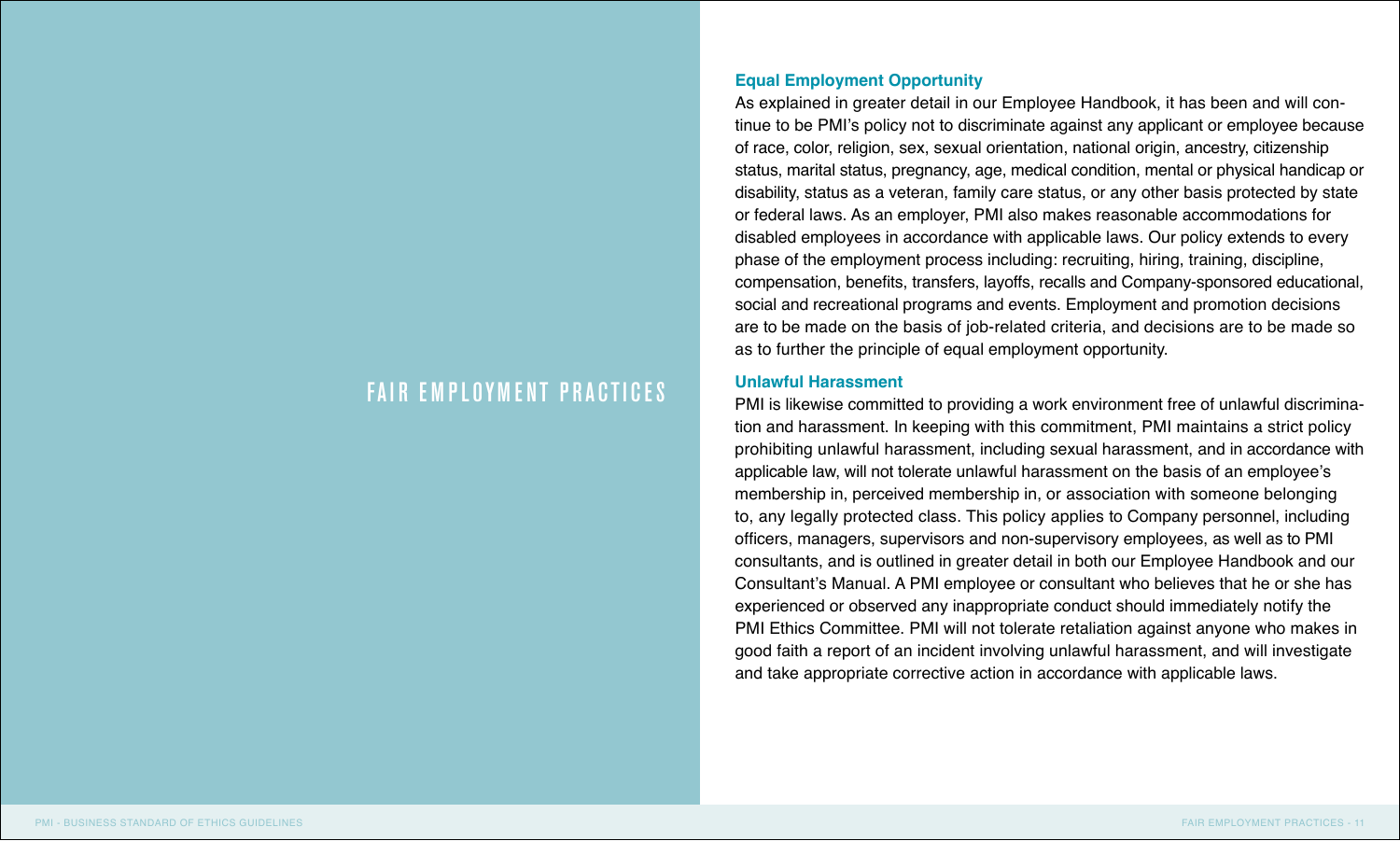### **Employee Health and Safety**

Safety is a vital concern at PMI and is one of the most important responsibilities of every employee and consultant. Adherence to PMI's safety policies is essential, and PMI employees and consultants are expected to maintain constant safety awareness both for the sake of their own safety and that of others. PMI maintains a written Illness and Injury Prevention Program to identify and correct unsafe or unhealthy conditions or work practices. PMI employees and consultants are to inform their manager or other competent authority immediately if a safety hazard, unsafe condition or unsafe practice is observed, and in the event of any work-related injury, no matter how minor. Appropriate safety apparel and equipment for each task should be used. PMI's Illness and Injury Prevention Program also provides for required safety training for PMI employees. PMI employees and consultants should be aware of emergency procedures, the location of emergency exits and equipment, appropriate telephone numbers, and other information appropriate to their specific work location. Actual or threatened violence has no place in any PMI workplace or activity, and any PMI employee or consultant who becomes aware of any such activity should bring the incident to the attention of the PMI Ethics Committee, or appropriate workplace security.

### **Drug-Free Workplace**

PMI is committed to providing a safe, efficient, and healthy work environment for its employees and consultants. The Company also strives to provide the best possible service to its clients and to maintain a professional public image. Being under the influence of any drug and/or alcoholic beverage while engaged in Company business is inconsistent with PMI's goals and poses serious risk to productivity, health and safety.

Accordingly, PMI prohibits any use, sale, purchase, transfer, or possession of any illegal or unauthorized controlled drug by its employees and consultants at any time. In addition, the Company prohibits employees and consultants from being under the influence of alcohol and/or any drug while on duty, or while performing Company business, including driving on Company business.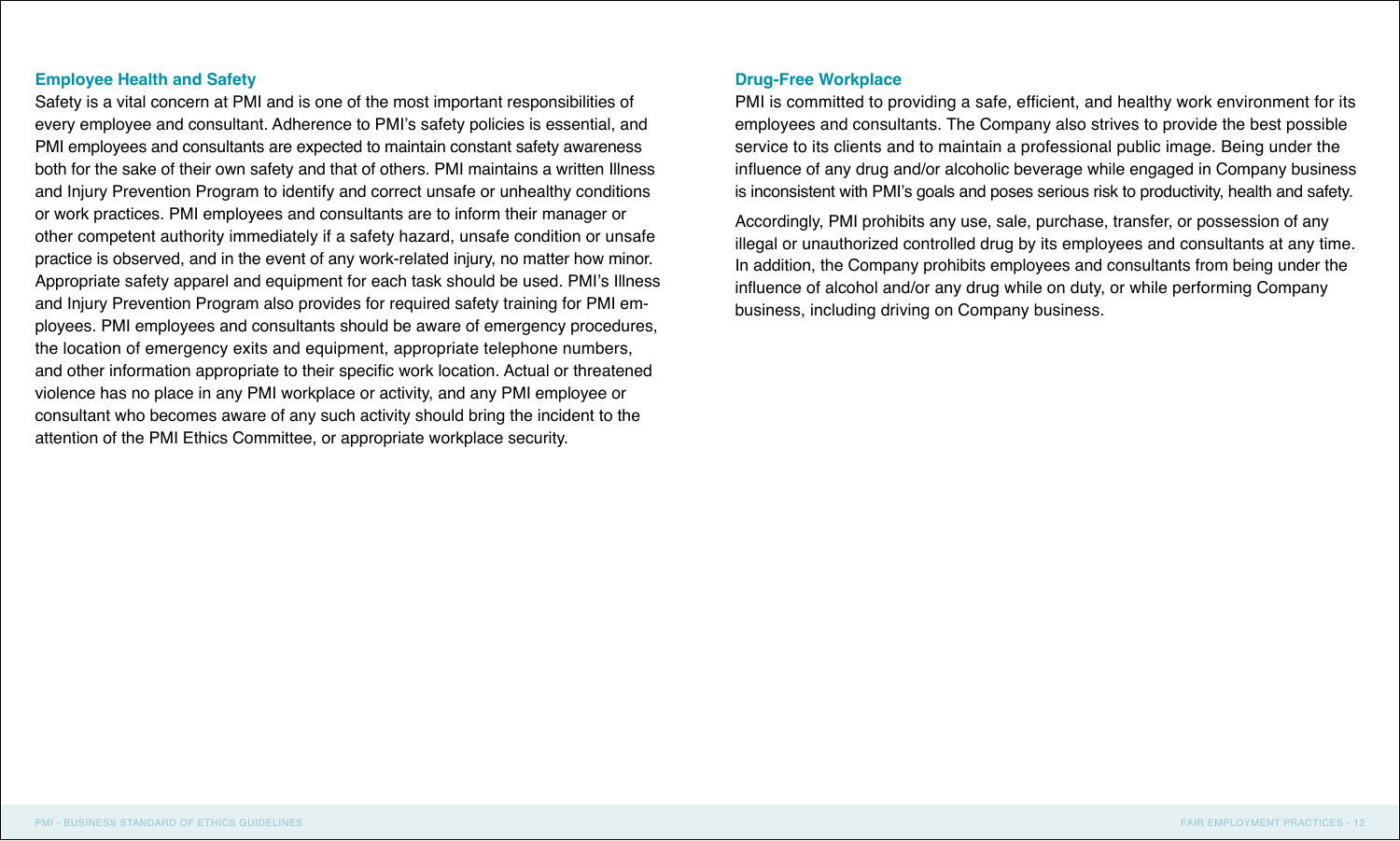### GOVERNMENT RELATIONS

### **Individual Political Participation**

PMI employees and consultants are encouraged to participate fully in the political process according to the dictates of their own conscience. Voting, volunteering or contributing time or resources to political functions are part of the democratic process, and PMI employees may engage in such activities during non-working time, with their own resources, and with due respect to the freedom of others to hold differing views. PMI resources may not be utilized for political purposes.

#### **Government Contracts**

Contracts with federal or state governmental organizations are subject to a broad range of additional requirements which may not apply to private sector contracts. Performance of a contract with a government agency may also require monitoring and certification activities not applicable in the private sector. PMI will comply with applicable legal requirements in the preparation of contract proposals to government agencies, and will scrupulously adhere to requirements applicable to the performance of a government contract. PMI employees who are involved in government contract proposals must be familiar with applicable laws and regulations, and must provide that any such proposal has been carefully prepared. PMI employees involved in executing contract responsibilities under a government contract must be familiar with monitoring, reporting or certification requirements, and provide that appropriate SOPs are in place for compliance.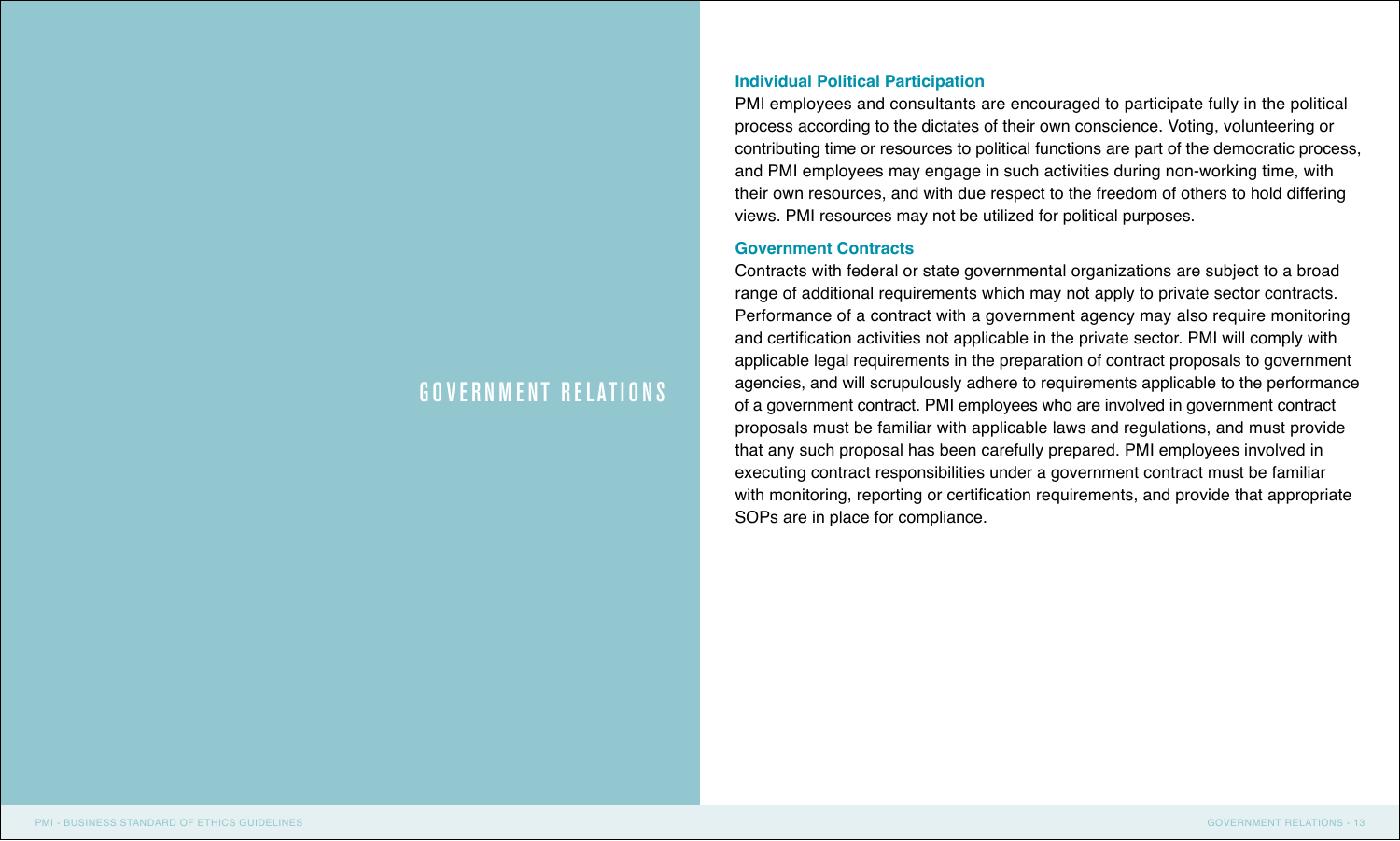### **Working with Governmental Organizations**

PMI has conducted or audited numerous clinical investigations of devices, biotechnology and pharmaceutical products. Studies managed have involved up to 6,000 subjects and as many as 60 study sites and their associated IRBs. We have managed "acute" studies, as well as studies involving long-term (3+ years) follow-up. PMI has provided support for numerous FDA Bioresearch Monitoring audits, either as the ongoing monitoring organization, or as contracted to assist clients who performed their own ongoing study monitoring. We think that good communication is an essential skill in maintaining long-term relationships with FDA and are committed to maintaining the ethical reputation which we believe is critical to our success.

Outside the United States, different legal requirements may govern our interactions with government officials, and may regulate matters such as facilities inspections, provision of gifts and entertainment, or the provision of client services. PMI will strive to maintain abroad the strong ethical reputation it enjoys with U.S. governmental organizations, and will make every effort to understand and comply with applicable laws and regulations involving our interaction with government agencies and officials.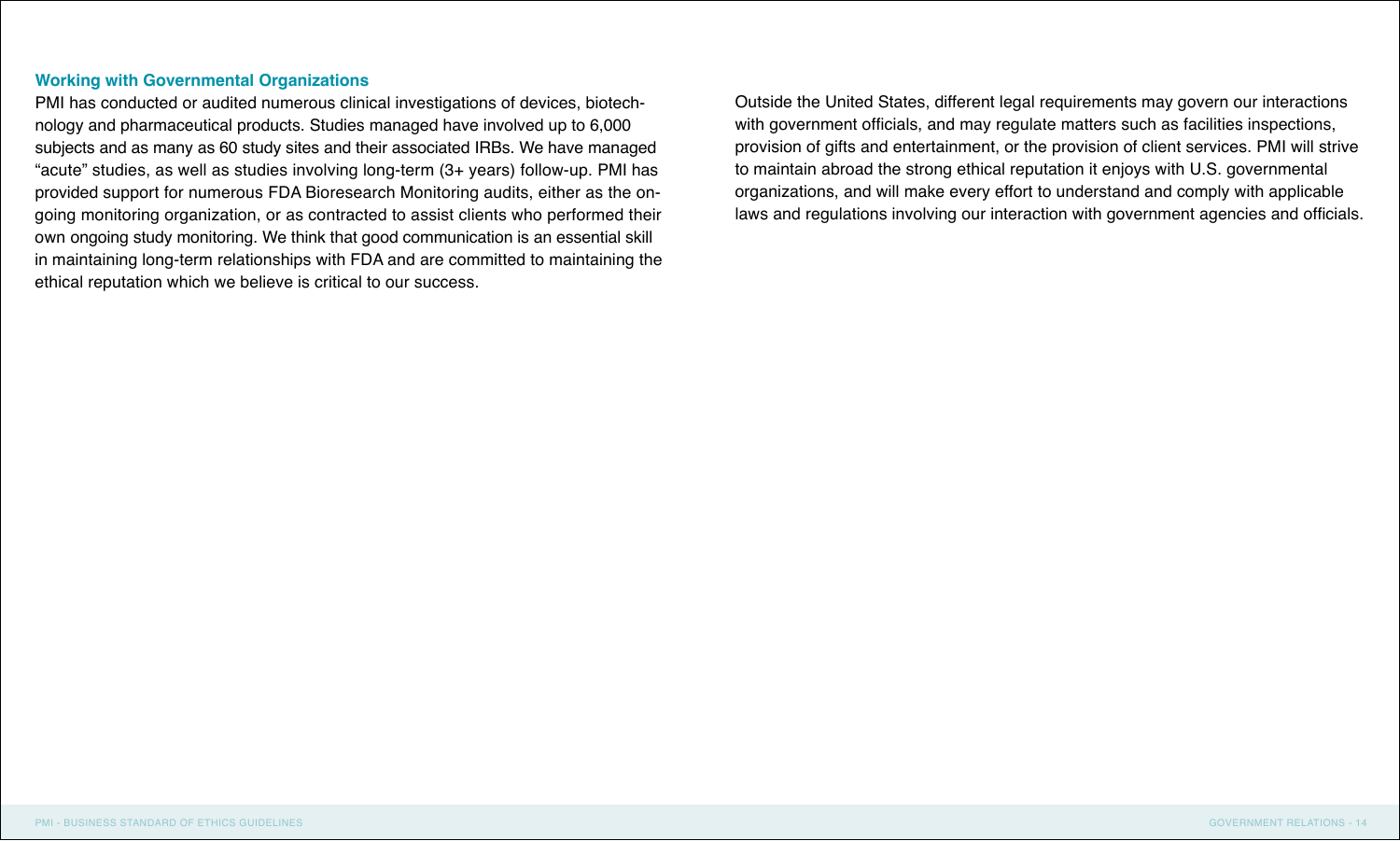### INTERNATIONAL BUSINESS

Wherever PMI conducts business throughout the world, we strive to apply the fundamental principles of ethical behavior which apply to our business conduct at home. PMI will strive to understand and comply with the laws and regulations of a nation or multinational group (such as the European Union) where we do business, and will likewise comply with domestic laws and regulations which govern the business activities of U.S. companies abroad. Specifically, PMI will comply with the U.S. Foreign Corrupt Practices Act, which prohibits bribing or offering to bribe foreign government officials in order to gain business advantage. PMI will also comply with applicable laws governing the export and/or import of products and data, including any export control restrictions or other restrictions imposed by the U.S. government on conducting business with certain specified nations. PMI will also comply with U.S. laws which prohibit participation by U.S. companies in international boycotts of specified U.S. allies. PMI employees responsible for conducting overseas business on behalf of the Company must become familiar with the applicable laws and regulations which apply to the work PMI has undertaken in any global location.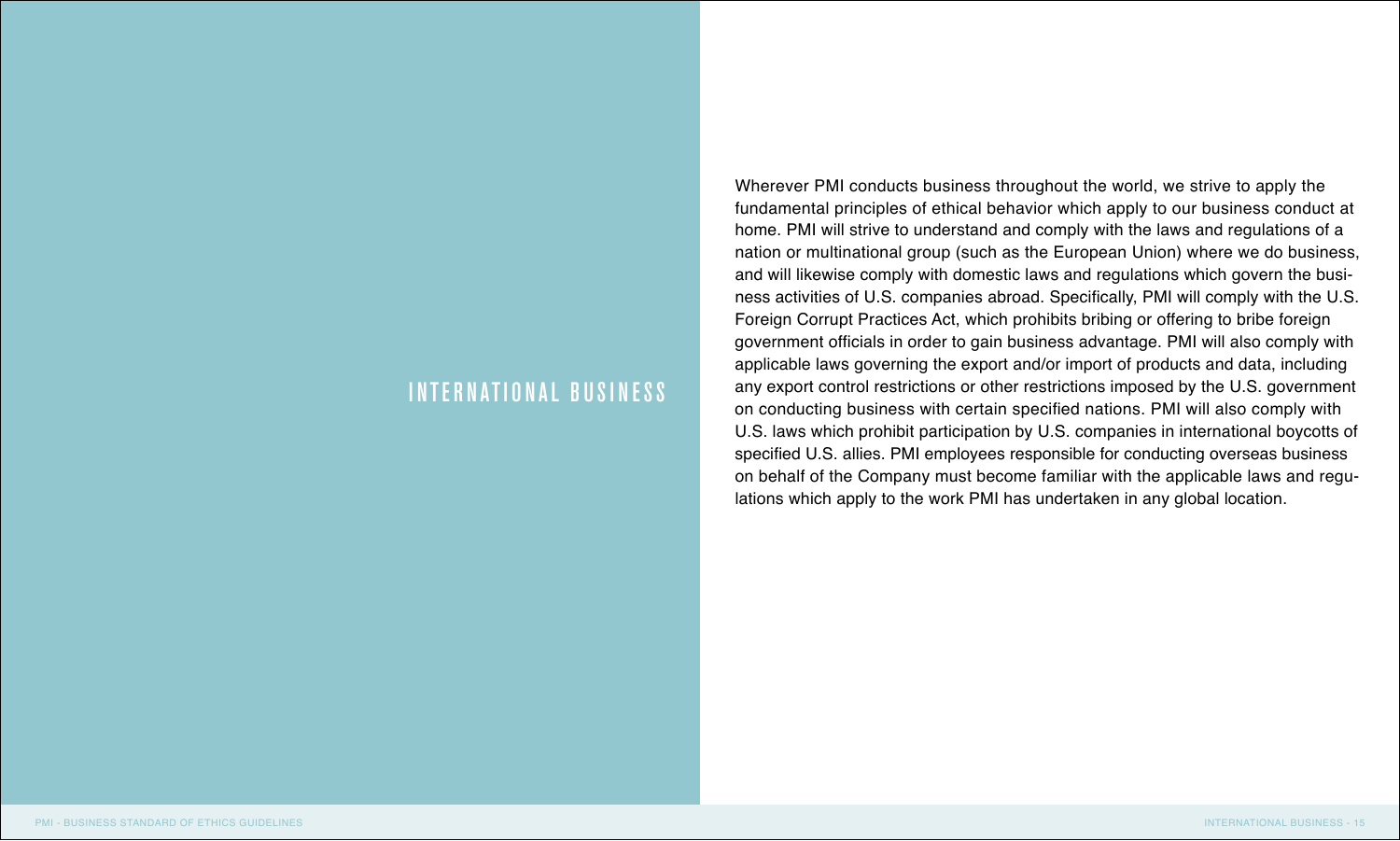PMI strives to be a responsible global citizen, and believes in the fundamental importance of protecting the environment. PMI strives to conserve and protect our natural resources through improved processes, and careful compliance with applicable laws. PMI employees and consultants must be aware of and comply with laws, regulations and procedures intended to protect the environment in connection with the provision of PMI services. Disposal of hazardous waste, biological hazardous materials, and similar activities must be conducted in strict accordance with SOPs and applicable legal requirements. PMI employees or consultants who become aware of any incident or improper conduct which presents an actual or potential environmental hazard ENVIRONMENTAL PROTECTION should bring the matter to the attention of the PMI Ethics Committee.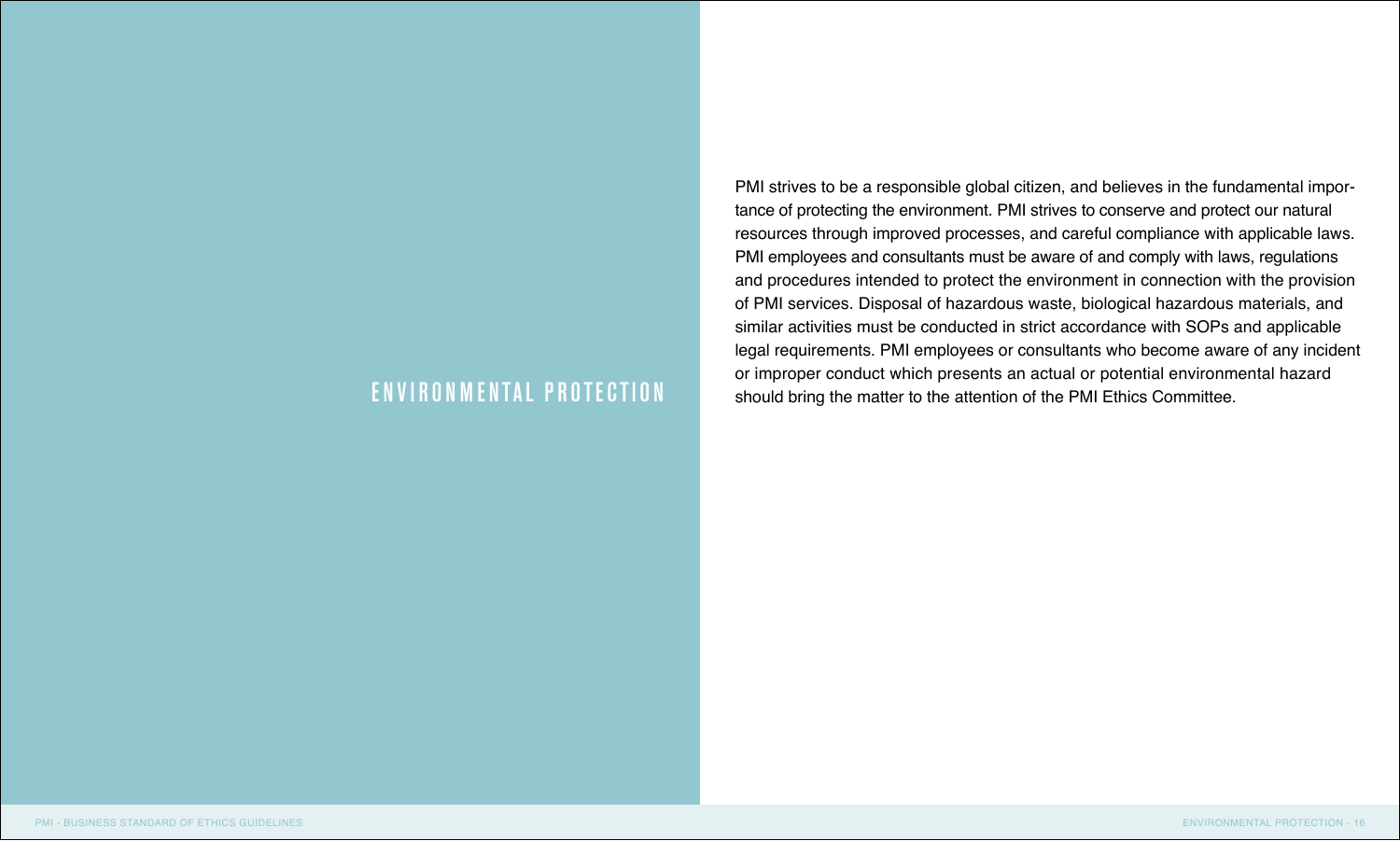### CONCLUSION

At PMI, we think that ethical conduct must be consciously practiced so that it ultimately becomes second nature. This Business Standard of Ethics Guidelines, together with the provisions of our Employee Handbook and Consultant's Manual, provide a "road map" for PMI employees and consultants, but cannot cover every situation that may arise, or the laws and regulations which may apply. Each PMI employee and consultant must pursue the highest standards of ethical business behavior, using the overall guidance provided in these resources, and where a specific situation is not covered, by bringing the issue to the PMI Ethics Committee. Violations of these Guidelines, or of related PMI policies, may result in disciplinary action up to and including termination of employment with PMI and potential legal action.

We have heard the adage that a reputation earned over many years can be lost in a day, and PMI's reputation for ethical business conduct is daily in the hands of our employees and consultants for safekeeping. At PMI, we believe there is no "end" which justifies unethical means, and that we must be vigilant each day to make sure that our conduct measures up to our ideals. Whenever a situation arises that has the potential to violate any of the principles set out in this Guideline, a PMI employee or consultant should ask him or herself whether the action being contemplated is worthy of the highest ideals of ethical conduct that he or she might explain to children, family or close friends. A question about appropriate conduct should be brought to the PMI Ethics Committee for guidance. PMI employees or consultants who become aware of activities which are not in keeping with the spirit and letter of these Guidelines, or compliant with applicable laws, regulations or Company policies, should seek additional guidance from the PMI Ethics Committee.

There is no substitute for personal responsibility, and the obligation to act ethically is ultimately an individual one. PMI expects and relies upon its employees and consultants to conform their conduct to these principles on a daily basis.